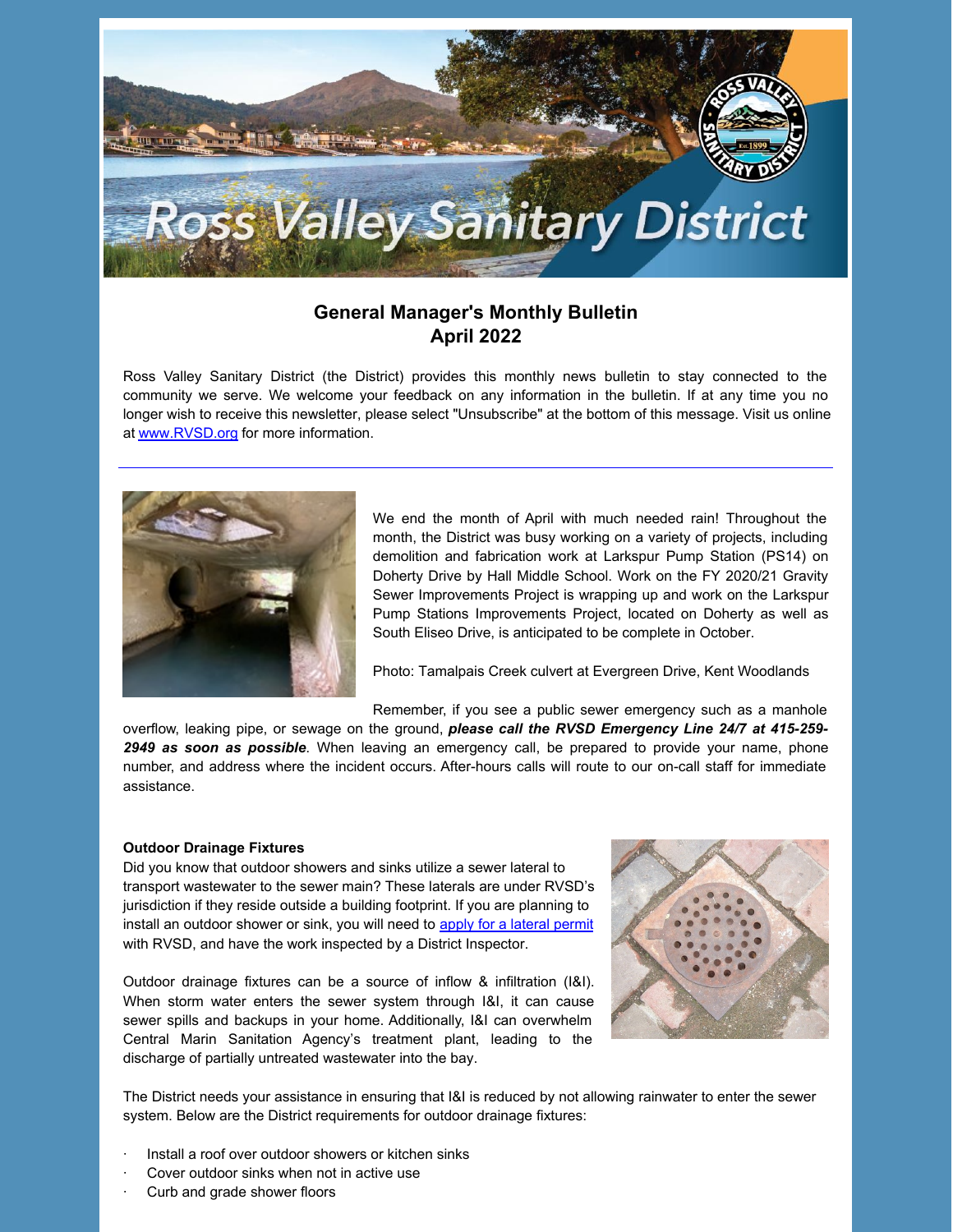#### Thank you!



#### **Lateral Replacement Grant and Loan Program Funding**

Funding is still available for the District's Lateral Replacement Grant and Loan Programs. Submit your grant or loan application to RVSD before**June 30th** to ensure you receive funding. The District provides individual grants up to \$1,500 and low-interest loans up \$25,000 to replace your private sewer lateral. If you have questions about the program, please contact RVSD Administrative Staff at 415-259-2949 or email [info@rvsd.org](mailto:info@rvsd.org).

### **2022 Capital Improvement Program (CIP) Projects Planning Update**

Planning work for upcoming Capital Improvement Program projects includes improvements to Lift Station 20 off E Sir Francis Drake Blvd (across from the Larkspur Ferry Terminal) as well as the FY 2022/23 Gravity Sewer Improvements Project to replace existing gravity sewer lines throughout the District service area. The FY 2022/23 Gravity Sewer Improvements Project is still in design by Harris & Associates.

#### **2021-22 Capital Improvement Progress Report Updates**

#### **FY 2020/21 Gravity Sewer Improvements:**

This project is nearing completion. All contract work is complete except for minor punch list work and rehabilitating several manholes throughout the District. Additional work is planned for Woodland Road near Evergreen Drive in Kentfield starting in June, to address some excessive groundwater infiltration that we observed when we installed new sewers upstream on Laurel Way (photo right and at beginning of newsletter). Visit the project [webpage](https://www.rvsd.org/239/) for updates and more information as it becomes available.



#### **Larkspur Pump Stations 14, 24, & 25 Improvements:**

Construction is underway at PS 14. Current work includes construction of a new equipment pad for the relocation of the diesel fuel tank that holds fuel for the generator. Additionally, concrete demolition in the wet well of the pump station is complete. Structural steel is expected to be installed in the coming weeks for the new entry landing into the wet well stairway. Visit the project [webpage](https://rvsd.org/241/Larkspur-Pump-Stations-14-24-25-Improvem) for updates and more information.

More information about the District's Capital Improvement Program (CIP) can be found on ou*CIP [project](https://rvsd.org/194/Capital-Improvement-Program)* webpage. You can also visit our Recently [Completed](https://rvsd.org/240/) Projects web page for more information about completed projects to date.



#### **RVSD Drought Measures and Recycled Water Use**

Last year's hydrology in Marin County, on the heels of a prior dry year, put reservoir levels at a record low. In response, Marin Municipal Water District (MMWD) imposed an [unprecedented](https://www.marinwater.org/) prohibition on public works' use of potable water (from hydrants). This included water used for our routine hydro-jetting to clean sewers as well as soil compaction for trench restoration, street cleaning, and dust control. It was a unique challenge, as no other water district in the Bay Area has ever issued such a restriction.

RVSD and its joint powers partners San Rafael [Sanitation](https://www.cityofsanrafael.org/departments/sanitation-district/) District and [Sanitary](https://townofcortemadera.org/391/Sanitary-District-No-2) District No. 2 (Corte Madera) were positioned well to meet the challenge, due to RVSD re-starting the Central Marin [Sanitation](https://www.cmsa.us/) Agency (CMSA) recycled wastewater truck fill station in 2019. We were all able to receive a variance in July 2021 from MMWD to "maximize recycled water", since health and safety depend on sewer cleaning and there are no recycled water hydrants in our service areas. Las Gallinas Valley [Sanitary](http://www.lgvsd.org/) District in North San Rafael is the only sanitary district in the MMWD service area with recycled water hydrants.

RVSD uses an average of 800,000 gallons per year (2.5 acrefeet/year) for essential sewer cleaning to protect health and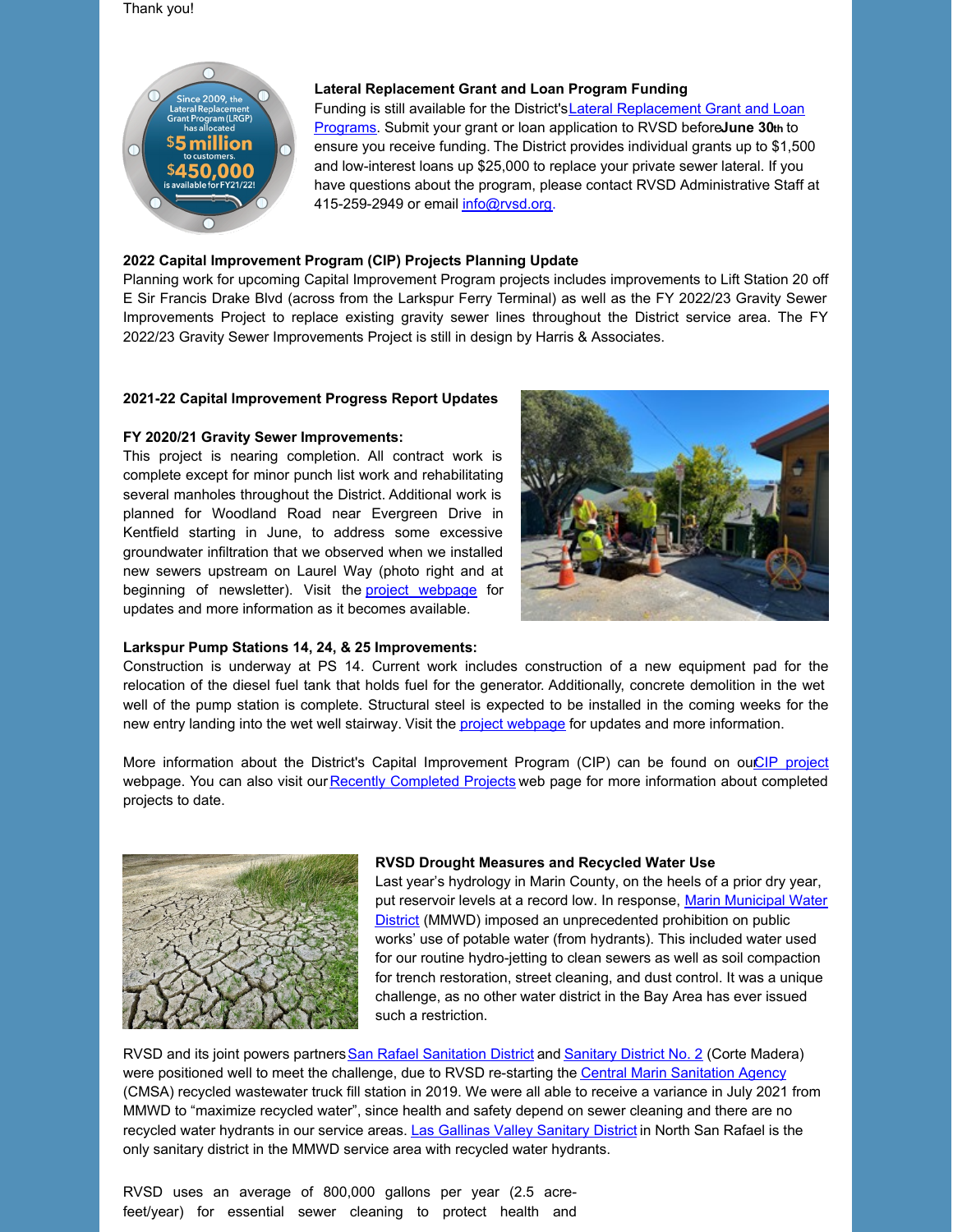safety. Since we were already committed to using recycled water (see Recycled and Potable Water Use graph below) RVSD accepted the challenge to maximize recycled water. In July-August 2021, using water tanks on our older sewer cleaning trucks and a rented water truck, RVSD was able to use recycled water for 97 percent of its sewer cleaning.

However, RVSD fell behind on its targeted miles cleaned because of the 20–45-minute travel time back to CMSA instead of filling up our trucks 2-4 times per day using nearby hydrants. RVSD also



experienced higher costs of renting a water truck, fuel costs, and labor dedicated to truck driving instead of sewer cleaning, as well as higher maintenance costs. Since roots grow more aggressively into sewers during drought conditions, there was a "double whammy" effect, which led to an increase in sanitary sewer overflows and back-ups into residences this past year. Also, the CMSA plant could not produce recycled water during the entire month of January 2022 due to operational issues related to wet weather flows.

Altogether, since July 2021, RVSD has used recycled water for 59 percent of its sewer cleaning. Prior to the MMWD prohibition, RVSD used recycled water for 45 percent of its cleaning, so we were able to increase its use through this drought emergency.

Fortunately, the reservoirs filled up again by January, but we were able to learn important lessons about maximizing recycled water use for sewer cleaning. We learned that a strict prohibition on use of potable water for sewer cleaning is not sustainable or necessary going forward, and that conservation through use of recycled water is an optimization exercise, not a maximization exercise.

We experienced the negative impacts of increased sewer overflows and back-ups, especially during the October 24, 2021 storm, along with falling behind on sewer cleaning targets. We learned that some of our sewer cleaning equipment was damaged due to higher salt, chlorine and solids in the recycled water, and that potable hydrant water is needed to "freshen" our equipment and reduce wear-and-tear from using only recycled water. We learned that we could save about 1.5 acre-feet of potable water per year, which is not significant from a water supply standpoint (water use in RVSD is about 5,000 acre-feet per year).

RVSD provided an engineering report to MMWD in May 2021 that estimated the cost per acre-foot to provide recycled water for all the sewer cleaning within RVSD is \$165,000 per acre-foot. For comparison, desalination is estimated to cost \$2,600 per acre-foot, raising Soulejule Dam \$2,100 per acre-foot, and expansion of conveyance of Sonoma County transmission facilities \$1,400 per acre-foot, all around one hundred times less per gallon. Based on these lessons, we are hopeful that MMWD will not extend this prohibition, nor require it in future drought emergencies except as a last resort.



#### **RVSD - Recycled and Potable Water Use, 2019 - 2022**

#### **Larkspur Landing Update**

Cleanup activities are complete at the Larkspur Landing former treatment plant site as required by the U.S.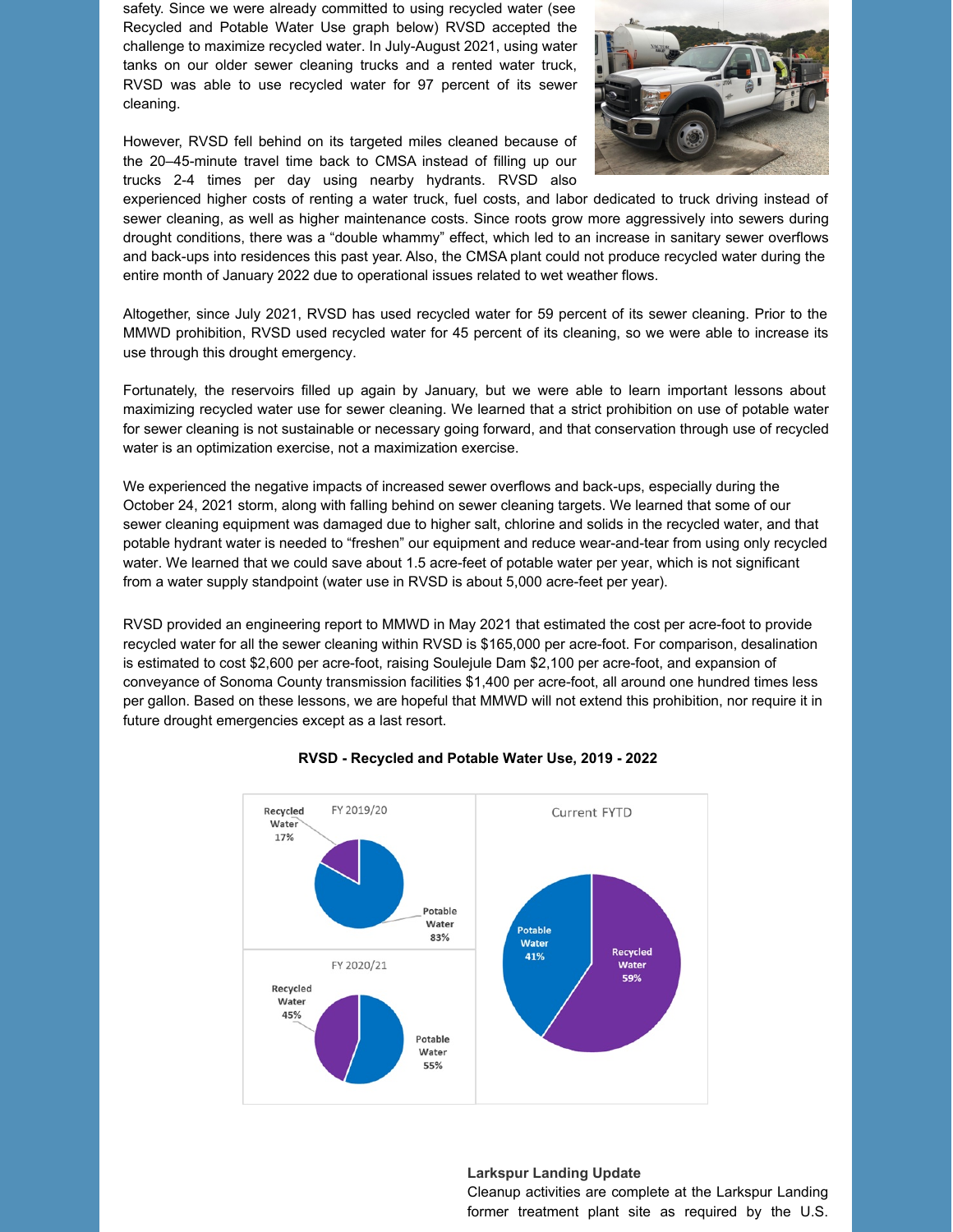

Environmental Protection Agency (EPA).

A special meeting of the Board was held March 30 to receive the results of the Larkspur Landing online survey that was made available for community members to complete by March 10, 2022.

At that meeting, the Board decided to postpone action on the property pending decisions by the City of Larkspur on its General Plan and Housing [Element.](https://rvsd.org/237/) Visit the **Larkspur Landing web page to view the survey results** 

and learn more. Want future Larkspur Landing Updates? Please send an email to[info@rvsd.org](mailto:info@rvsd.org) and request being added to our Larkspur Landing interested parties list.

#### nextdoor **RVSD is on Nextdoor!**

Subscribe to our Nextdoor page [here](https://nextdoor.com/agency-detail/ca/ross-valley/ross-valley-sanitary-district/) as one of the ways you can find out if there will be construction in your neighborhood.

# **Linked** in

**RVSD is on Linkedin!**

Follow our Linkedin page [here](https://www.linkedin.com/company/ross-valley-sanitary-district) to stay up to date on current job announcements and other news about the District.

#### **Important Reminders:**

Review our [Frequently](https://www.rvsd.org/faq.aspx?qid=71) Asked Questions (FAQs) that explain sewer overflows and what to do if you see one.

**Before hiring a plumbing contractor,** check the California [Department](http://www.cslb.ca.gov/OnlineServices/CheckLicenseII/CheckLicense.aspx) of Consumer Affairs Contractors State License Board (CSLB) for more information. Make sure any plumber you hire is familiar with district policies and programs for any private property sewer emergency.

State the

*Steve Moore, General Manager*



**Members of the public are invited to attend RVSD Regular Board Meetings safely and remotely from a computer, tablet or smartphone.**

Ross Valley Sanitary District Board Meetings are typically held on the third Wednesday of each month at 5 p.m. These Board Meetings will continue to be held virtually until further notice.

**The next RVSD Regular Board meeting is scheduled for Wednesday, May 18, 2022 at 5 p.m. via** [GoToMeeting.](https://rvsd.org/agendacenter) [Click](https://rvsd.org/198/Board-of-Directors-Meetings) here for updated meeting access information 24 hours before the meeting.Check the agenda posting here 72 hours before each meeting for open session time.

**Want an alert when the next Board meeting agenda is available?**Please write to our Clerk of the [Board](mailto:clerk@rvsd.org) to request being included in upcoming agenda alerts.